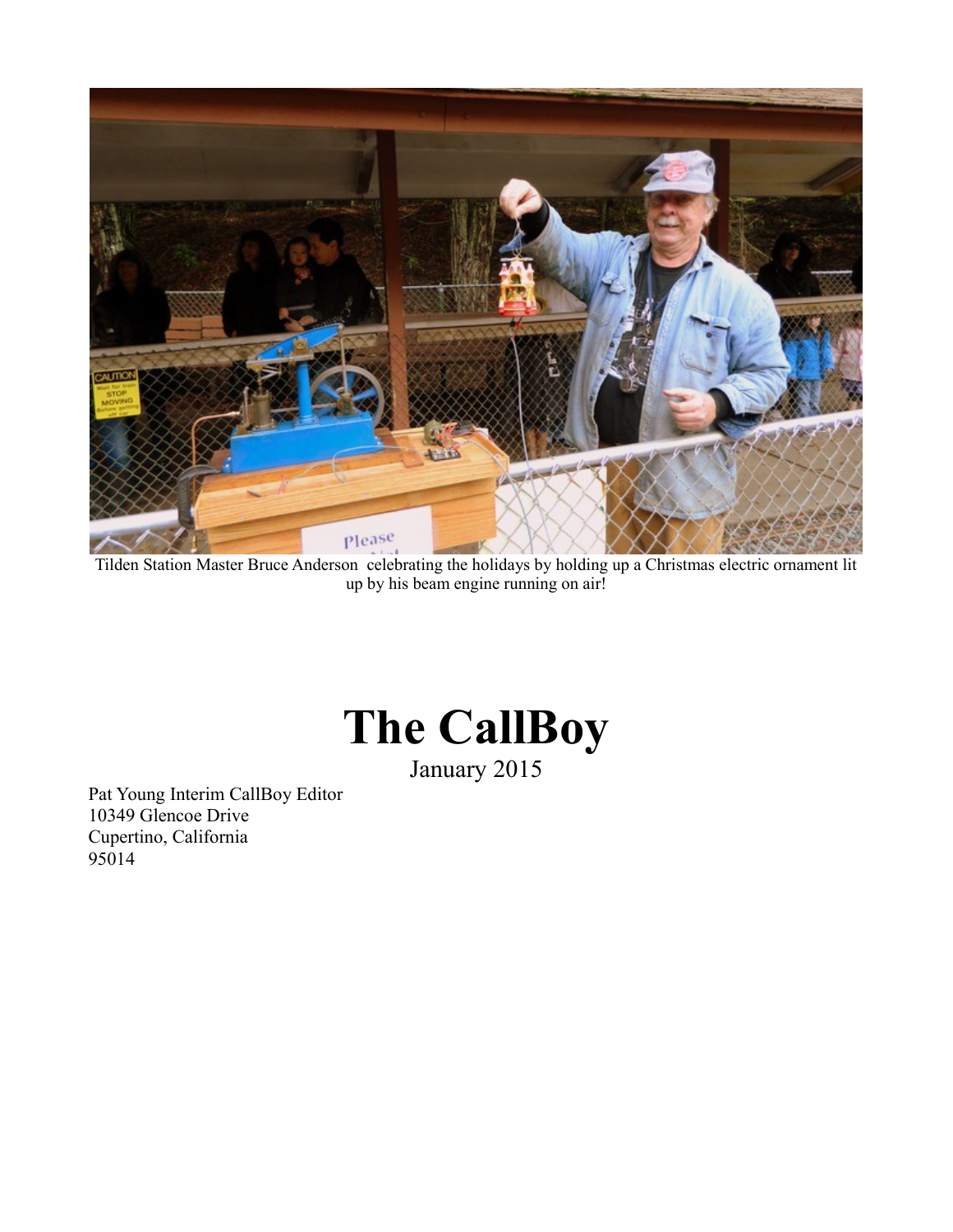# **The CallBoy Newsletter**

**Official Publication of the Golden Gate Live Steamers, Inc. Copyrighted 2015**

Tilden Park 2501 Grizzly Peak Blvd, Berkeley, California, 94708 510-486-0623

Pat Young, interim Editor [phty95014@yahoo.com](mailto:phty95014@yahoo.com)

# **January 2015**

A 501(c)(3) Non-Profit Museum [www.ggls.org](http://www.ggls.org/) or www.goldengatels.org

#### **Announcements**

Board Officials election for 2015 has been done at the Year End club meeting and the results are the following:

Jim Dameron is President Andy Weber is Vice-President Pat Young is Secretary John Lisherness is Treasurer Michael Smith is Safety Chairman



# **ELECTRICAL SHUTDOWN PROCEDURES CHANGED!**

The club house's electrical panel has been updated so that the heavily used breakers have been replaced so that to turn on or shut down the club's electrical facility, one just has to turn on/off the master switch. The individual circuit breakers no longer need to (and should not) be touched.



Club membership and round house dues are due now. Make the check payable to GGLS and please send all

payments to Suzanne Waterman who has graciously once again agreed to help tabulate the payments to the club for the treasurer & membership chairman. A renewal form can be found on the club web site at ggls.org.

A message from member Kenneth Shattock, grandson of the club founder:

"It has come to my attention that our long time friend and former GGLS member Charlie Blake has died. From what I understand, Charlie was at the mall when he fell and hit his head on the concrete. He was taken to the hospital where he died a few days later on November 22nd. He lived in Vallejo, CA and operated the Gift Shop in Sunol, CA for the Niles Canyon Railway.

# **Officers**

| President:      | Jim Dameron     |              |
|-----------------|-----------------|--------------|
| Vice President: | Andy Weber      |              |
| Secretary:      | Pat Young       | 408-253-1206 |
| Treasurer:      | John Lisherness | 510-528-3013 |
| Safety:         | Michael Smith   | 650-615-0475 |
| Ombudsman:      | Ken Blonski     | 510-260-0309 |

# **GGLS Committee Chair people**

Bits & Pieces: Sheldon Yee Grounds: Andy Weber Librarian: Pat Young

Public Train: Rich Croll

Rolling Stock: Richard Croll Round House: Michael Smith Treasurer Assistant: Susanne Waterman Technical Talks: Charlie Reiter

Boiler Testing: Jerry Kimberlin Building: Rich Lundberg Engine: Mark Johnson High Track: Jeremy Coombes Membership: Rick Zobelein, Susanne Waterman Refreshments: Jim Dameron, Walt Oellerich, Sheldon Yee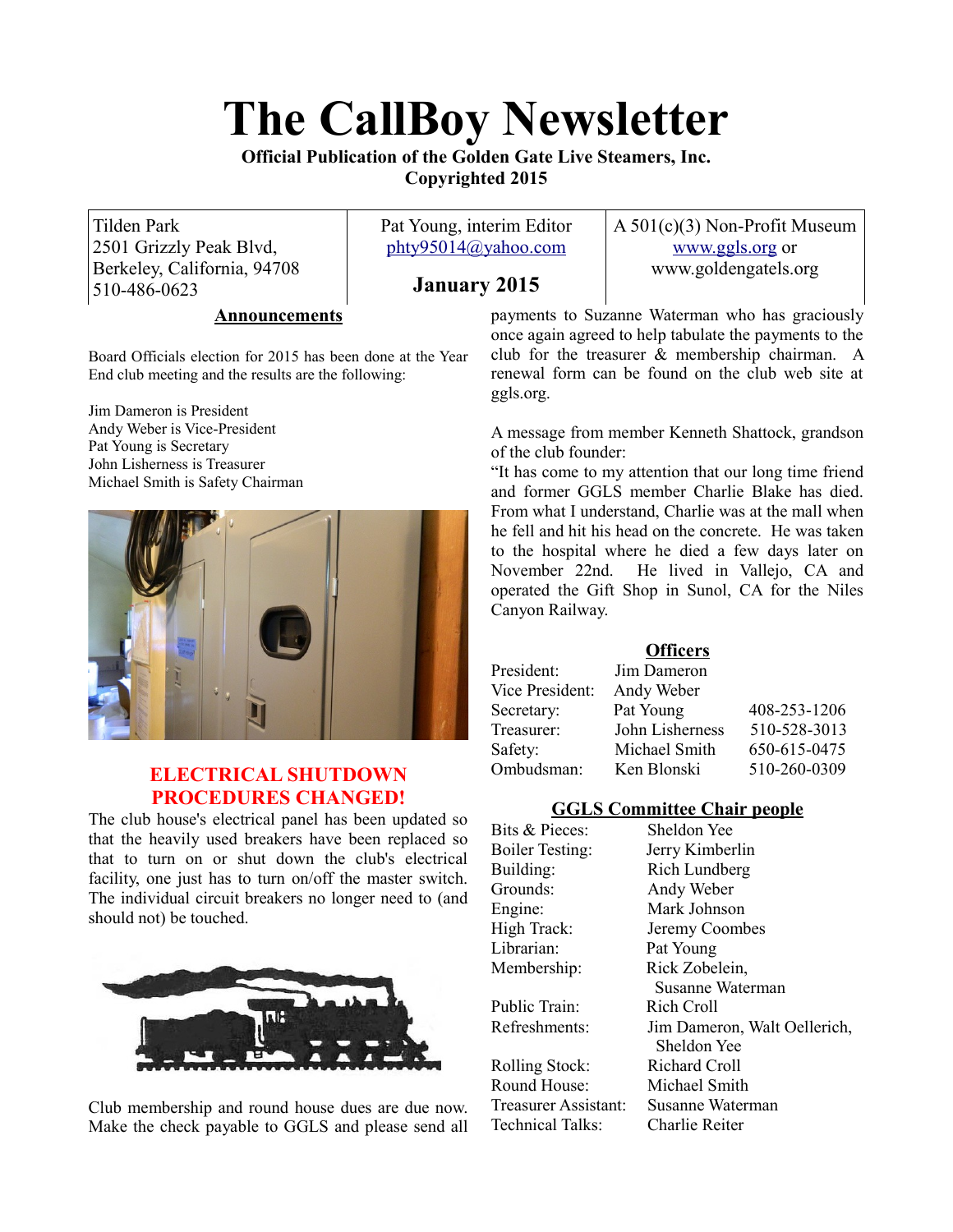| Track:    | Jim Dameron & Bill Smith  |
|-----------|---------------------------|
| Web Site: | Pat Young & Rick Zobelein |

#### **Membership**

To qualify for membership, attend 2 monthly meetings. At the first meeting, please introduce yourself and obtain a membership application from Membership chairman Rick Zobelein. At the second meeting, return your completed application and the yearly prorated club dues, together with a the \$25 initiation fee and you're in.

# **Club Correspondence**

All correspondence to the Golden Gate Live Steamers should be sent to the secretary, Pat Young, 10349 Glencoe Drive, Cupertino, California, 95014 or at [phty95014@yahoo.com.](mailto:phty95014@yahoo.com)

#### **CallBoy**

Articles, pictures, photographs, items for sale or any other information that would be of interest to the club should be sent to Pat Young interim Editor.

*Deadline for submittal to next month's issue is the 19th!*

#### **Calendar of Club Events**

12/14/14 Year End Meeting and Elections

01/01/15 Chili Run; lunch 11:30 am 01/11/15 Meeting

02/08/15 Meeting

03/08/15 Meeting

04/12/15 Meeting

05/03/15 Meeting 05/10/15 Mother's Day 05/16/15 SVLS Spring Meet 05/17/15 SVLS Spring Meet

06/06/15 GGLS Spring Meet 06/07/15 GGLS Spring Meet & Open House 06/14/15 Meeting

07/12/15 Meeting

08/09/15 Meeting 09/13/15 Meeting 10/03/15 GGLS Fall Meet 10/04/15 GGLS Fall Meet & Open House

11/08/15 Meeting

12/13/15 Year End Meeting & Elections

#### **Club Meeting Minutes**

The Club meeting was called to order on December 14, 2014 at 10:02 am by President Rich Lundberg with a reasonable attendance of 38+ individuals on a cloudy, cold 48 degree morning.

#### **New Members and Guests:**

Jacob Hulbert introduced himself and was put in contact with Membership Chairman Rick Zobelein. Welcome Jacob and hope that you join our club!

# **Annual End-of-Year Business Meeting:**

The annual End-of-Year Business Meeting was opened at 10:10 am to conduct the election of the 2015 Board Members. Ombusman Ken Blonski read the slate of candidates which were the following:

| President:                 | Jim Dameron      |
|----------------------------|------------------|
| Vice-President: Andy Weber |                  |
| Secretary:                 | Pat Young        |
| Treasurer:                 | John Lisherness  |
| Safety:                    | Michael B. Smith |

After a brief introduction, with no additional nominations forthcoming, the candidates were elected by acclimation. The Business Meeting was officially closed and the December club meeting resumed. Welcome, 2015 Board members!

#### **Steam-related Activities:**

Ken Blonski and Jim Dameron described a trip on the Snow Train from Emeryville to Reno that included a two-night stay for about \$250-\$500, depending on the amenities selected. Entertainment includes the Motown singing group "Martha Reeves and The Vandellas" who were singing on the train along with various Elvis impersonators.

It runs Feb 17, 24, Mar  $3 \& 10$  so contact Key Holidays [\(www.keyholidays.com\)](http://www.keyholidays.com/) for price, schedule and more information.

#### **Committee Reports:**

On the Buildings front, Rich was happy to announce the clubhouse's electrical panel has been updated due to the hard work & unbelievable dedication by club electricians John & Jeff Smith. The individual circuit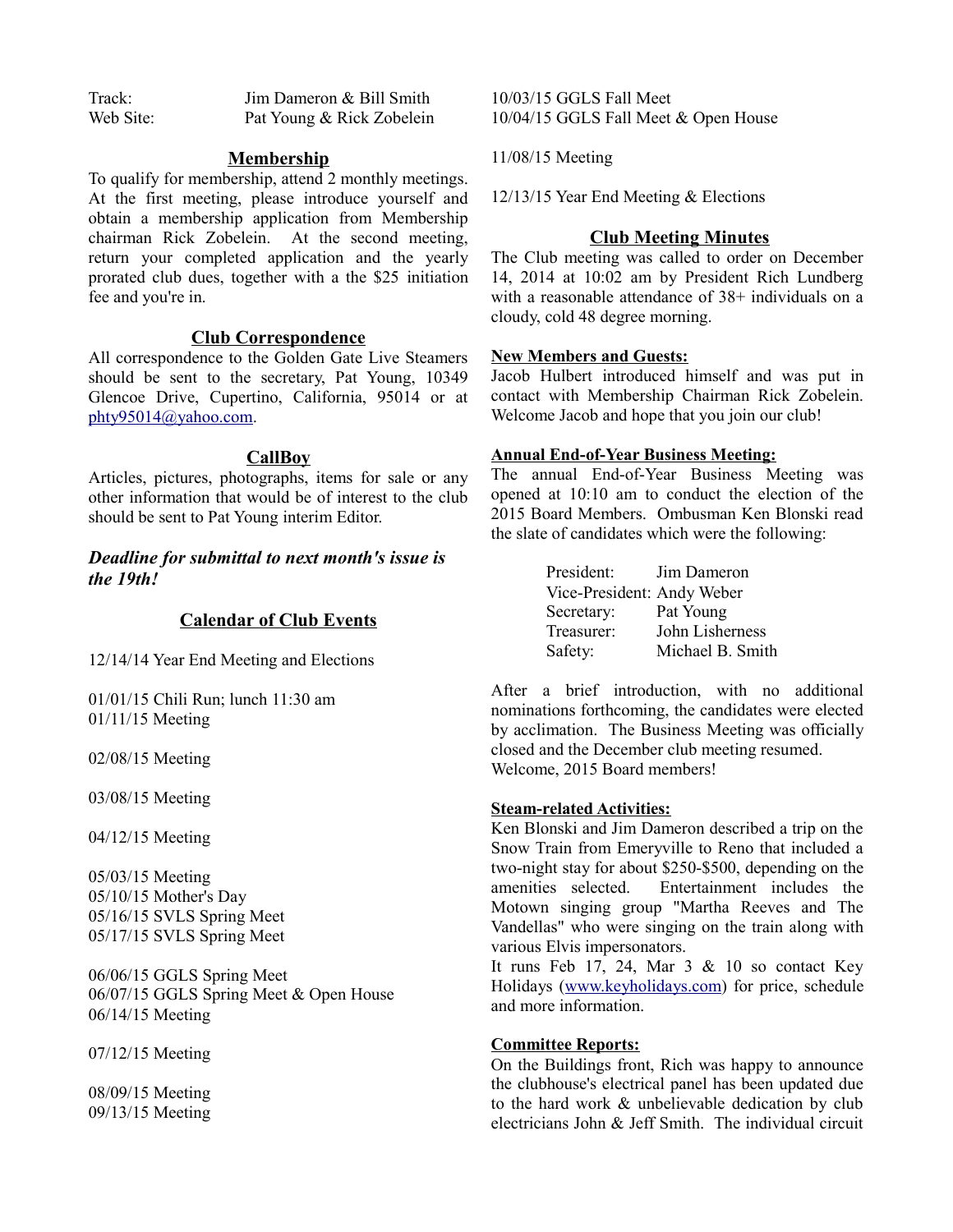breakers inside the clubhouse no longer need to (and should not) be touched. To turn on or shut down the club's electrical facility, one just has to turn the "on/off" master switch.

The issues with the double doors in front of the club house was discussed. Water runs under the right door (entrance) and will require a threshold/weather strip. Because the other (left) front door is not being used, the proposal is to close off this entrance with a shear wall on the inside. This will stiffen up the clubhouse against wind gusts. The outside appearance will still remain the same.

Andy Weber came down during that two day massive storm on December 11  $& 12$  to keep the club from flooding and the storm drains clear. He and his dog Watson were met by multiple foot-deep ponds of water at the Steaming Bays & the Heinz Loop during pelting, driving rain. Thank you, Andy !

NOTE: Any raked leaves need to be placed in the wire compost baskets.

*THE LOCKS HAVE BEEN CHANGED!* For those needing to get the combination, see Andy for training on the proper water shut off procedure.

Finally, Andy has agreed to take over the post of being Club Grounds Chairman from Rich Lundberg who will still be Buildings Chairman.

Rich, many thanks for the hard work that you have done in putting the club the great shape that it is it!

To eliminate any threat of carbon monoxide poisoning from happening, Safety Chairman Michael Smith requested that no one start up the diesel locomotives in the Shattock Barn.

The signal system weathered the storm pretty well with only one false red signal occurring. Some of the switch points may not be moving freely. Be always observant of which way the switch points are set correctly to avoid any unpleasant surprises.

Ground Track Chairman Jim Dameron said that the switch coming out of the Shattock Barn has been replaced with a new one made by Rich Croll. This new switch will not go out-of-gauge because it is welded.

Nothing to report about the High Track.

Public Train chairman Rich Croll mentioned that, like

last month, the number of Sunday riders have declined from 500+ to a couple of hundred a due to the wintry weather.

We have a new Public Train engineer since Rick Reeves has recently qualified. Way to go, Rick! Please contact Rich [\(railroc66@yahoo.com\)](mailto:railroc66@yahoo.com) if you can volunteer, even for a few minutes, and help him out.

Locomotive co-chairman Mark Johnson had the following status on the club engines:

**Johnson Pacific:** The new twin jet oil burner has been installed and is ready for testing.

**Heintz Atlantic:** This boiler is now ready to test fit. The main rods are being reinstalled using the new crosshead pins. Steve Wood & John Lisherness removed a troublesome taper pin from one of the cross heads. Matt Franaszek drilled and tapped new holes in the cross heads and installed the new pins. Bruce Anderson joined the Run and Restore Team. We will enjoy seeing Bruce's photographs recording the progress being made.

**Hunter Atlantic:** This locomotive is ready to run and be used for engineer training. Its new injector starting valve should be arriving soon. After the club meeting, the Run and Restore Team plan to fire up the Hunter Atlantic on the display track outside the club house. Contact John [\(lisherness.john@gmail.com\)](mailto:lisherness.john@gmail.com). Learn how to run this engine.

**RGS #22:** This engine is operational and performs well in the Public Train service.

**Baldwin diesel:** The engine is operational.

**UVAS diesel:** The engine is operational.

For the Public Trains. Rolling Stock Chairman Richard Croll started building 2 new conductor cars fitted with air tanks and cup holders. If you have other worthwhile suggestions, let Richard know [\(railroc66@yahoo.com\)](mailto:railroc66@yahoo.com).

An auxiliary boxcar for the RGS #22 is in the works. Finally, if any rolling stock is removed from the club for any reason, please let Richard know.

Web Master Pat Young wanted to apologize to Ed Lee for some comments that was made a few months ago about a flyer for the Meets in the CallBoy. He felt his response was too flippant and explained that the web site is an asset of the club and he is responsible for the following: Maintain  $\&$  update it, keep it accessible for members & Public and insert member submitted material. He handles the technical side of it and does not create material for it.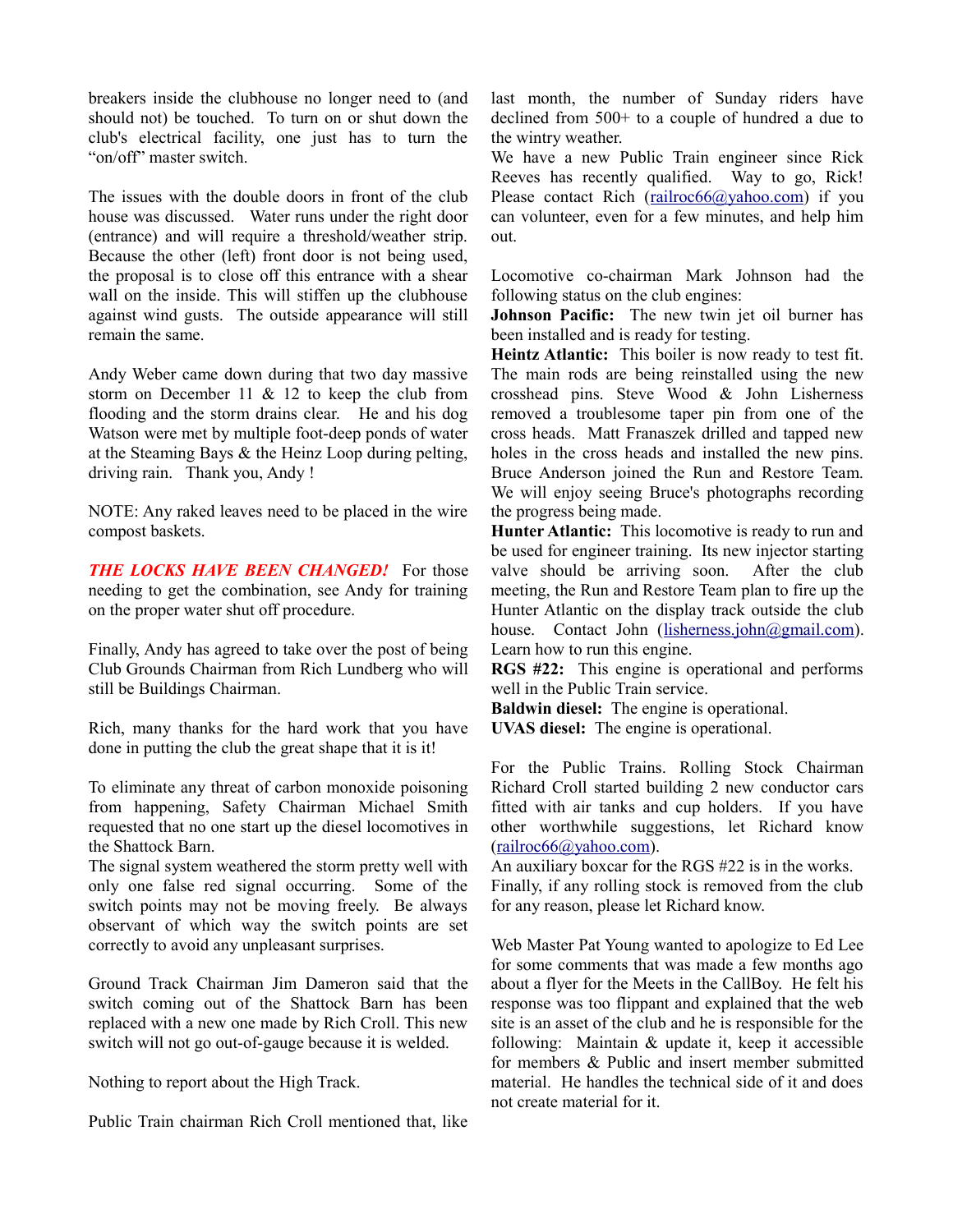As a condition of being a  $501(c)3$  non-profit organization, the club publishes a newsletter describing monthly activities of the club & the Board of Directors. Pat asked the membership if minutes of the member & BOD meetings can be left out but members disagreed and thought it was fine as is.

Round House Chairman Michael Smith mentioned

.....The purpose of the Roundhouse

.....is to facilitate members with

.....working engines to run them regularly.

.....Active members who run engines regularly .....are vital to the club because this fulfills and .....sustains our mission.

### ATTN. RH OCCUPANTS:

To be acknowledged as an active member, you must record your run dates on the 2015 Round House Run Log on the bulletin board inside the Club House .

Since a Roundhouse stall has become available, Chairman Michael Smith reported that member Fred Byl will be the new occupant.

#### **Officer Reports:**

Secretary Pat Young received an email from Keith Denton from the Long Island Live Steamers. He wants to convert his ¾" scale Atlantic to run on propane. The six port burner from LocoParts has failed to give complete combustion and is too tall for his firebox. He needs an alternative and two members has spare burners that might be a solution for him.

Thank you, members!

Pat also mentioned that the next term will be his 5th & last year as Secretary so he can devote more time to being the club web master, GGLS Builders group moderator, CallBoy interim editor and librarian.

Treasurer John Lisherness reported that donations from the public train exceed club expenses by a small margin. More detailed information can be obtained from John if interested.

#### **Old Business:**

Last month the Board reviewed the provisions of the late Chris Leggo's estate. This would have required us to set-up and manage a university scholarship program for club members' dependents pursuing an engineering degree. After serious review, the BOD voted unanimously to decline the offer because other educational institutions who are also part of this endowment would be better able to handle it the way that Chris intended it. The club will proceed to decline the offer.

#### **New Business:**

None.

# **Board Meeting Minutes**

The December 14, 2014 Board Meeting began at 12:26 am with Board members Ken Blonski, John Lisherness, Rich Lundberg, Michael Smith & Pat Young with Rick Zobelein attending.

#### **Old Business:**

The Board defined what it means for Round House occupants to run as proposed by Chairman Michael Smith. To read this rule, look on the GGLS website. The Roundhouse Chairman is studying innovative solutions that will inspire inactive occupants to run their engines. Otherwise, these stalls will become available to those active members on the waiting list.

The action to decline the Chris Leggo estate bequest is put on hold until February. We expect the Court to specify a procedure.

The Safety Committee is planning to convene a meeting to review rules and update GGLS safety procedures as necessary.

#### **New Business:**

This year's recipient of the Dick Thomas Innovation Award will be announced at a future meeting.

GGLS is uniquely fortunate to have both a Reserve Fund and Public Train donations. The GGLS Reserve Fund purpose is to insure the future of the Club and prepare for any unforeseen major expenses, what ever that might be.

Currently, the Board is reviewing the Club's strategic vision and direction to best serve the membership. To guide the club, your input will be welcomed.

> **Bits and Pieces** by Sheldon Yee



Jerry Kimberlin - Dummy Generator, in a size appropriate for a  $3 \frac{3}{4}$ " scale locomotive. The item is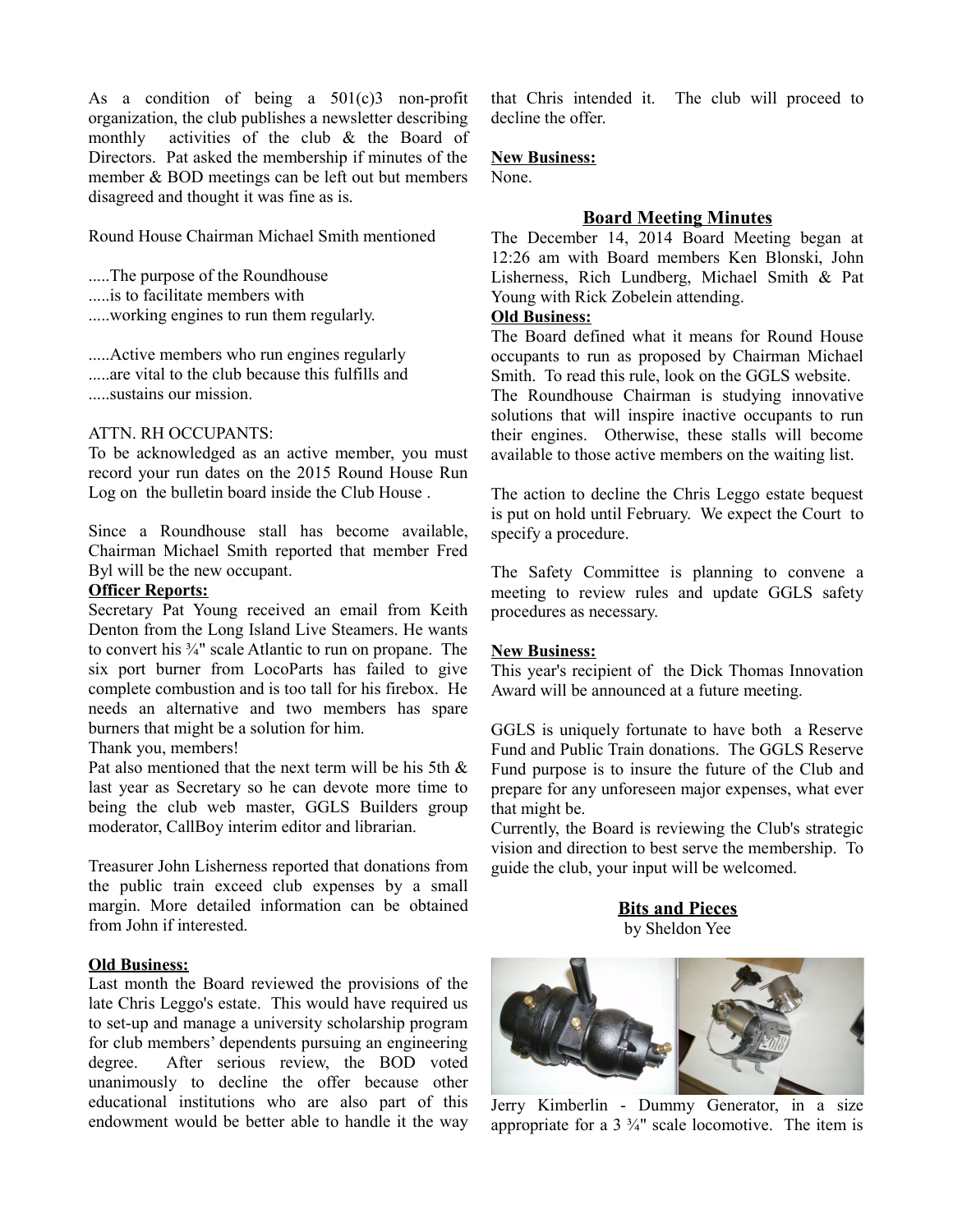presently hollow on the inside, but it could be made usable with the right components to be added at a later time. Home fabricated headlight (Sunbeam) for his Shay, in progress. A "Box" tool, used for machining long, thin material.



Rich Croll - A Home-fabbed Brake Shoe, made from Friction Material (that's what it's called!) purchased from McMaster Carr Industrial Supply house.



Jim Conover - A "failed" attempt at producing a ratchet wheel, presumably for use on a model-size lubricator. Nice effort at producing a mandrel to hold the ratchet "blank", but what is good about this experience is that fellow club members have workable solutions to offer, and in the atmosphere of the "Bits & Pieces" segment, potential problems can be solved by knowledgeable fellow members.



Charlie Reiter - The continuing saga of the Compound Marine Steam Engine, thought to have been finished,

but as I have often been mistaken, it is undergoing further refinement by one of the finest machinists in the club. Also featured is the repair and refinement of a Garber Steam Pump. A mini-size steam whistle, made from a 20mm ammo casing. 2 Bronze steam cylinders for his Heisler locomotive in progress, one of which is fully assembled, and one is a bare cylinder, so that one may view it's construction and finish details.



Anthony Rhodes - Holtzappel book, Volume 6. Ornamental and Decorative Turning procedures. Contains information on how to use and construct these very sophisticated Lathes and Attachments, from one of the most legendary engineers in history.



Dave August - Short presentation on "The Future" (of our Hobby). Sage advice from a long-time respected and self-taught member of our Club on the everincreasing "simplicity" of our hobby. Showed us the results of "3D Printing" of locomotive parts, made from a material called PLA (Poly Lactic Acid), a type of plastic. Presumably, the procedures can be implemented onto metals, such as are utilized by our hobby.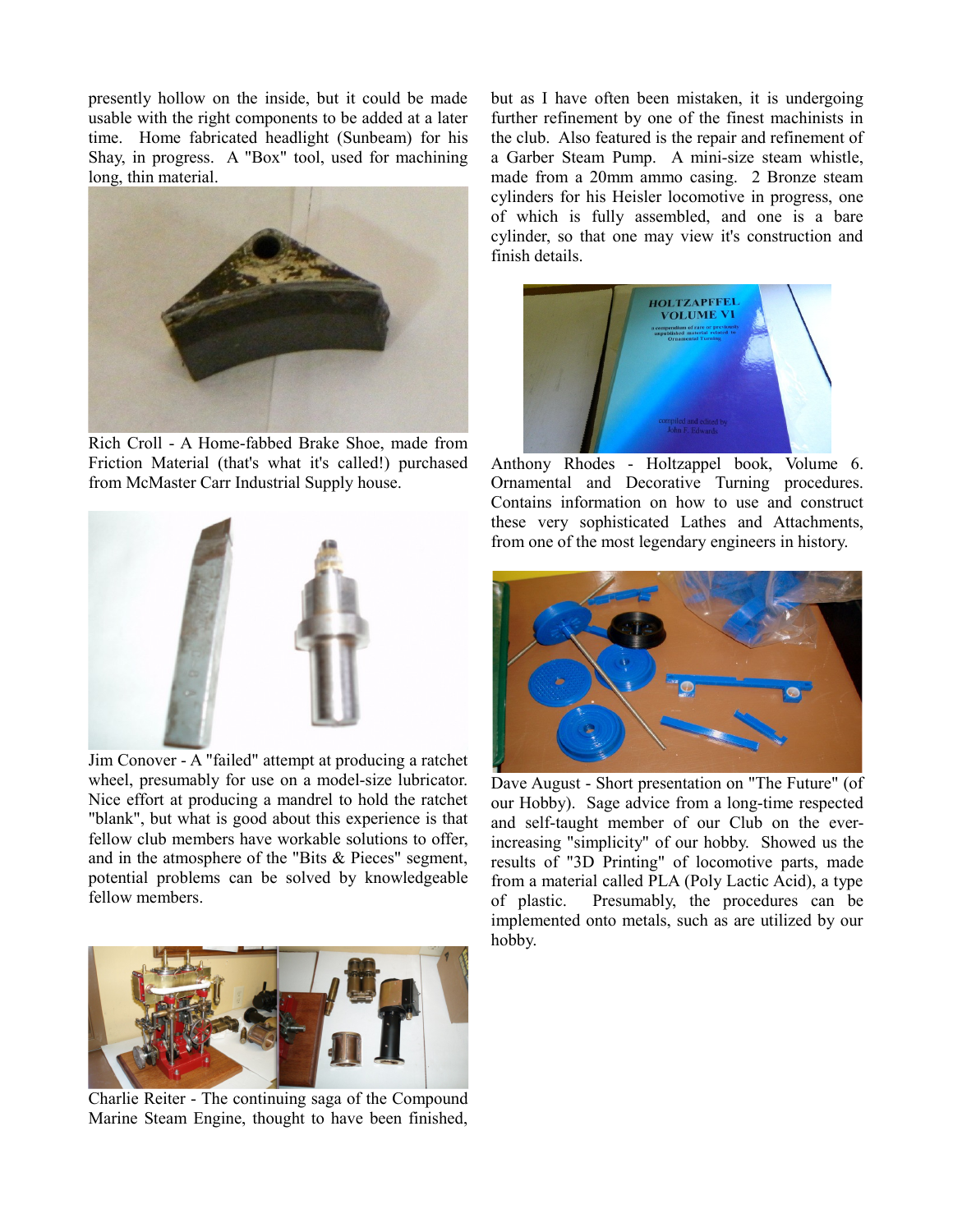### **"Why the classic water level gauge design is a good idea & has been used for over 150 years"** by John Lisherness



This classic design allows both top and bottom connections of the water level gauge to be isolated from each other. Then, these 2 connections may be independently + completely blown clear.

This procedure guarantees an accurate water level reading. An extremely dangerous internal boiler failure could result from a a false water gauge reading.

To avoid this type of accident, this is why having proper shut-off valves on Water Level Gauges on steam boilers is important.

Looking at the LocoParts Water Level Gauge design, the improperly placed lower valve makes it impossible for the engineer to isolate the connections as in the classic design.

This problem of the incorrectly placed lower valve is easily solvable!

Jerry Kimberlin created the solution for the LocoParts' Water Level Gauge problem.

Anthony Duarte's CAD drawings of this solution can be seen on on the GGLS website.

For my part, I merely explained the problem with the LocoParts Water Level Gauge and offered Jerry's solution.

I hope GGLS members will better understand the distinction between these two designs.

# *The most important idea throughout my entire presentation was to express that this problem is solvable!*